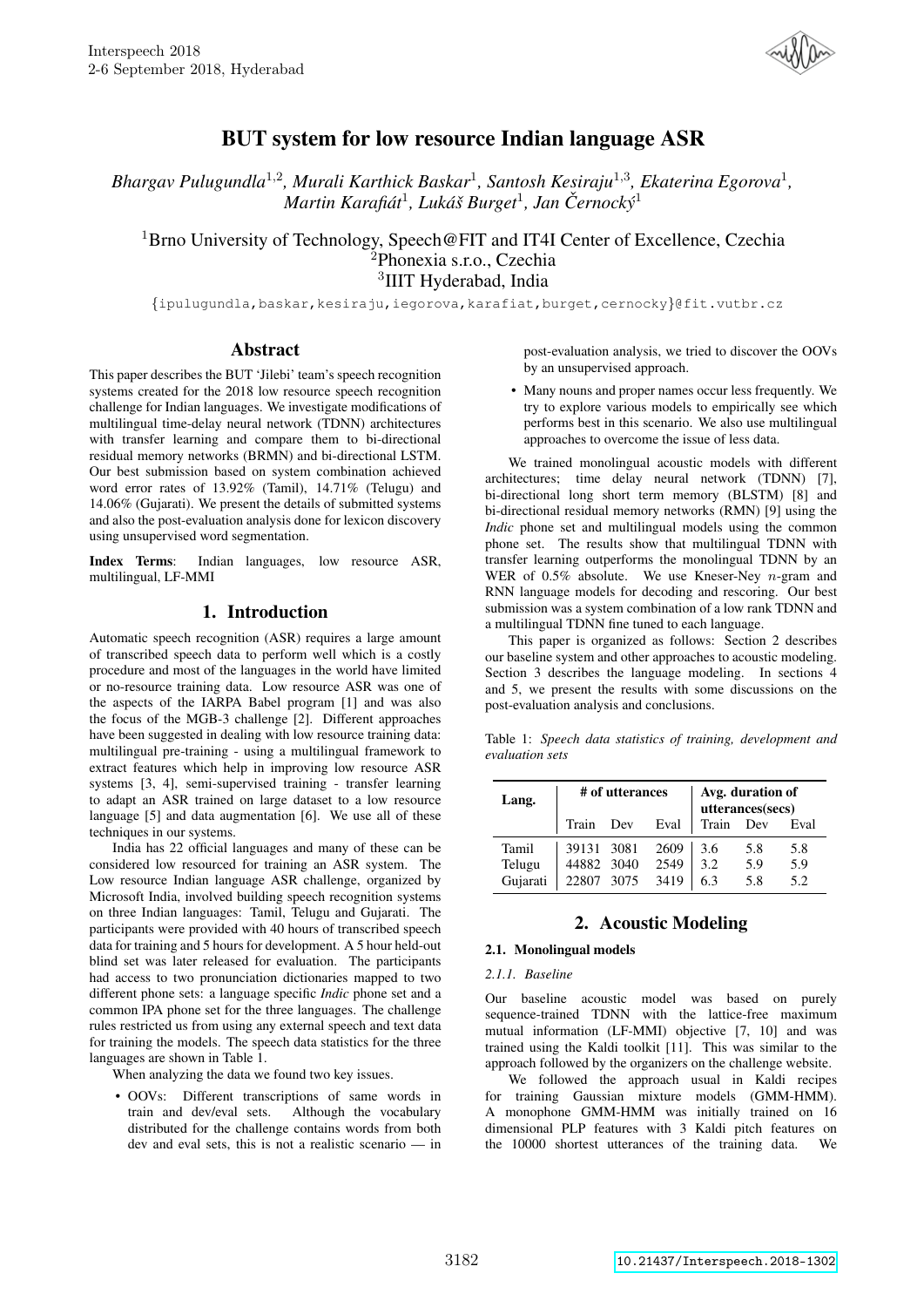|                       |       | <b>GMM</b> |                | <b>TDNN</b> |        |          |
|-----------------------|-------|------------|----------------|-------------|--------|----------|
| <b>System</b>         | Tamil | Telugu     | Gujarati       | Tamil       | Telugu | Gujarati |
| Baseline (Organizers) | 33.5  | 40.1       | 23.7           | 19.4        | 22.6   | 19.7     |
| Baseline(BUT)         | 21.2  | 23.7       | 16.3           | 16.1        | 17.1   | 12.5     |
| Low rank TDNN         |       | -          | $\overline{a}$ |             | 16.5   | 12.2     |

Table 2: *Comparison of baseline system's WER(%) on dev set: BUT and challenge organizers*

applied a per-speaker mean normalization and a global variance normalization on all the input features. Then three GMM-HMM triphone models are trained. A regular GMM-HMM on the same input features along with their first and second derivatives is trained. Then we train a GMM-HMM on linear discriminant analysis (LDA) transformed features. Finally a speaker adaptive (SAT) GMM-HMM on the fMLLR adapted features. The fMLLR-SAT GMM system was built with 6000 tied triphone states. We use the alignments fMLLR-SAT GMM-HMM for TDNN supervision.

The input features to TDNN were 40 high resolution MFCCs with 100 dimensional i-vectors for speaker adaptation [12]. We also performed speed perturbation to augment  $3 \times$  the training data at speeds 0.9, 1.0 and 1.1, and then volume perturbation by a random factor between 0.1 and 2. The i-vector extractor was trained on the speed perturbed data. The baseline TDNN network had nine layers and eight million parameters. TDNN trained with LF-MMI uses lower frame rate and we prune the fMLLR-SAT GMM-HMM tree to produce one HMM state per phone. The resulting tree had 3500 tied states.

For decoding, we used a 3-gram modified Kneser-Ney language model trained using SRILM [13]. The challenge organizers used Kaldi LM for their 3-gram language model.

Our baseline system outperforms the organizers' one on the development set in all the three languages because of the difference in network architecture and number of parameters in the acoustic model. The results are shown in Table 2.

### *2.1.2. Low rank TDNN*

Then, we explored an architecture of TDNN different from our baseline. We use the same LF-MMI objective function, input features, i-vectors and fMLLR-SAT GMM system as in our baseline system. The major difference is the addition of a) bottleneck linear transformation layer after every affine transformation of batchnorm ReLU layer and b) skip connections. This changes can be seen in recipes of Kaldi version  $5.4<sup>1</sup>$ . We can assume this to be a low-rank factorization of the TDNN at every ReLU+linear layer pair. Table 2 shows the improvement over the baseline TDNN on the dev set and Table 3 gives the number of layers and parameters.

Table 3: *Architecture of BUT baseline and low rank TDNN*

| <b>System</b>   | <b>Parameters</b> | <b>Layers</b> |  |
|-----------------|-------------------|---------------|--|
| <b>Baseline</b> | 8 mil             | 9             |  |
| Low rank        | $18.5$ mil        | 11            |  |

### *2.1.3. BRMN and BLSTM*

In this section, we describes our experiments with bi-directional residual memory neural network (BRMN) architecture [9] as a

way to model short-time dependencies using deep feed-forward layers having residual and time delayed connections. Here, the number of layers in BRMN signifies both the hierarchical processing depth and temporal depth. The computational complexity in training BRMN is significantly smaller than for deep recurrent networks due to its feed-forward design. The recognition experiments are performed with BRMN having 12 layers where each layer is a  $[1024 \times 512]$  dimensional weight matrix with ReLU activation. The residual connections flow by skipping over every two layers. The model is trained using truncated BPTT with a minibatch size of 20 and a maximum of 40 parallel utterances in each minibatch. The initial learning rate is set to 0.0005 and reduced automatically for the next epoch by a factor of 0.5 if cross-entropy loss degrades.  $\ell_2$ regularization weight is fixed to 0.00001 and momentum is set to 0.9. We use the *Indic* phone set for these experiments. BRMN and BLSTM were both trained using CNTK [14] by extracting GMM-HMM alignments from Kaldi [11] toolkit.

A 3-layer BLSTM with 512 dimensional memory cells and 300 dimensional projection matrix are employed in this network. BLSTM is trained using truncated backpropagation through time (BPTT) with a minibatch size of 20. It also includes latency control technique with 22 past frames and 21 future frames as mentioned in [15] to limit future context size. The BLSTM training follows similar configuration as explained in BRMN.

Table 4 shows the speech recognition performance for all three languages on dev set using BRMN and BLSTM models. The BRMN shows consistent gain over BLSTM for all languages and shows absolute 0.2% gain with i-vectors. This shows that BLSTM suffers with less data compared to BRMN and we observed overfitting after a few epochs. The addition of 40-dimensional i-vectors did not help BLSTM, instead it degraded its performance consistently across all languages. Sequence-level training using sMBR (state minimum Bayesian risk) criterion gave absolute 0.1% gain for Tamil and 0.3-0.4% gain for Telugu and Gujarati.

#### 2.2. Multilingual models

#### *2.2.1. Transfer learning TDNN*

A multilingual neural network was trained by pooling the three languages using the common IPA phone set. The acoustic model was based on the low rank TDNN architecture from Section 2.1.2 with 7000 tied states.

The hidden layers of a neural network learn the higher order representations of the input features. In transfer learning, a source model is trained on a large corpus and then the weights of the hidden layers are transfered to a smaller target dataset and re-trained for a similar or different task. In this approach, both models must be trained using the same objective function.

We use the transfer learning approach discussed in [16]. In our experiments the source and target models were the multilingual and monolingual TDNNs trained with LF-MMI objective. We transferred all layers of a pre-trained source

<sup>&</sup>lt;sup>1</sup>egs/swbd/s5c/local/chain/tuning/run\_tdnn\_7n.sh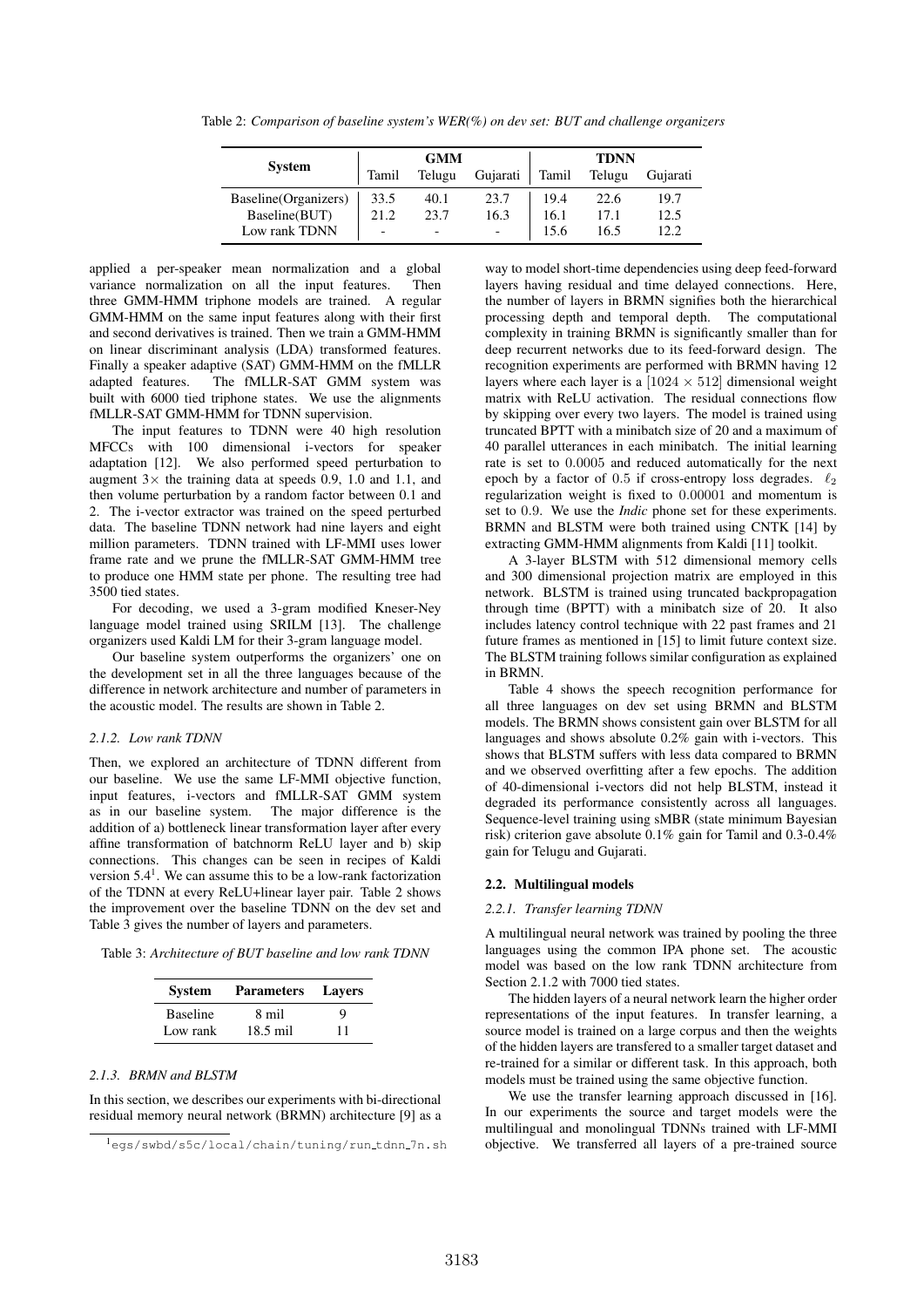model and retrained with higher learning rate for the last layer for 2 epochs using target labels. The learning rate of the transferred layers (excluding last) is reduced by a factor of 0.25 of the initial learning rate. New alignments and lattices are generated using the multilingual TDNN model. In transfer learning the last layer is not transfered because source and target use different phone sets and trees but in our experiments we transfer all the layers since we use the same context-dependency tree of the source network. A new target lexicon with word pronunciation of source lexicon is created and target words not present in source lexicon are treated as OOVs. Phone LM used to create the denominator graph is generated by the weighted combination of alignments from source and target.

More experiments are required to analyze the effect of number of transferred layers in the scope of the challenge.

#### *2.2.2. Multilingual BRMN and BLSTM*

In case of multilingual experiments, a common phone set created using IPA rules is used to initially build a multilingual BRMN acoustic model with block-softmax layer with an initial learning rate of 0.005. This model is further adapted for each language using language dependent softmax layer in two steps, first, the pre-initialized multilingual hidden layers are frozen and only the last layer is retrained for 5 epochs with initial learning rate set to 0.00001. The resulting model is then retrained across all layers for 10 epochs with initial learning rate set to 0.0005. Multilingual BLSTM (Multi-BLSTM) is trained in a similar fashion as in Multi-BRMN.

The recognition performance of Multi-BLSTM and Multi-BRMN are denoted in Table 4. The results show that Multi-BLSTM showed slight gain compared to Mono-BLSTM with i-vectors model for Telugu and Gujarati, but degraded for Tamil. In case of Multi-BRMN, there was consistent and significant gain over its monolingual version across all three languages. It is interesting to notice that both multilingual models trained without i-vectors performed well over monolingual models trained with i-vectors.

Table 4: *Recognition performance on dev data with KN* 3*-gram LM. The mono-lingual system used Indic phone set lexicon and multi-lingual system used IPA phone set lexicon*

| Dev set                    |                               | $\%$ WER    |             |  |  |  |  |
|----------------------------|-------------------------------|-------------|-------------|--|--|--|--|
| (languages)                | Tamil                         | Telugu      | Gujarati    |  |  |  |  |
| With BRMN - CE (sMBR)      |                               |             |             |  |  |  |  |
| Mono                       | 16.1(16.0)                    | 17.6(17.4)  | 13.1 (13.0) |  |  |  |  |
| Mono $(+i$ vec $)$         | 15.9(15.8)                    | 17.4 (17.0) | 12.9(12.8)  |  |  |  |  |
| Multi                      | 15.8 (15.7)                   | 16.8(16.5)  | 12.6(12.5)  |  |  |  |  |
| With BLSTM - CE (sMBR)     |                               |             |             |  |  |  |  |
| Mono                       | 16.3(16.2)                    | 18.0 (17.9) | 13.6(13.5)  |  |  |  |  |
| Mono $(+i$ vec $)$         | 16.6(16.5)                    | 18.4 (18.3) | 13.8 (13.7) |  |  |  |  |
| Multi                      | 16.7(16.6)                    | 18.1 (18.0) | 13.5(13.4)  |  |  |  |  |
| With Low rank TDNN - LFMMI |                               |             |             |  |  |  |  |
| Mono $(+i$ vec $)$         | 15.6                          | 16.5        | 12.2        |  |  |  |  |
|                            | <b>With Transfer Learning</b> |             |             |  |  |  |  |
| Multi $(+i$ ivec $)$       | 15.2                          | 16.0        | 11.9        |  |  |  |  |

## 3. Language Modeling

A 3-gram language model is prepared with all train and dev text (Table 1) along with the evaluation vocabulary list. RNN language model (RNNLM) is also prepared by following the recipe in Kaldi, with a few modifications in fine-tuning. The RNNLM is built with 100 dimensional embedding (input) layer and a single LSTM layer containing 100-dimensional cell followed by output layer. RNNLM rescoring gives consistent improvement on both the low rank TDNN and transfer learning models. Table 5 shows the comparison of the languages models on the dev set for the three languages.

Table 5: *Comparing % WER of KN* 3*-gram and KN* 3*-gram with RNNLM rescoring on dev set*

| LM                       | Tamil | <b>Telugu</b> | Gujarati |  |
|--------------------------|-------|---------------|----------|--|
| <b>Low rank TDNN</b>     |       |               |          |  |
| KN 3-gram                | 15.6  | 16.5          | 12.2.    |  |
| <b>RNNLM</b>             | 15.3  | 16.1          | 12.0     |  |
| <b>Transfer learning</b> |       |               |          |  |
| KN 3-gram                | 15.2  | 16.0          | 11.9     |  |
| <b>RNNLM</b>             | 15.0  | 15.7          | 12.0     |  |

## 4. Results and Discussions

Table 6 shows the results of various acoustic models on eval set. Evaluation models were trained using the data from both train and dev sets. We used a Kneser-Ney 3-gram language model with a new lexicon including the evaluation vocabulary. The RNNLM rescoring provided good performance on dev set but failed on eval set with performance degradation (0.4% on Telugu).

Low rank TDNN with skip connections gave considerable absolute improvement of 0.6-1.1% over baseline TDNN. Transfer learning further improves by an additional 0.5-0.7% absolute over the low rank TDNN system. ROVER [17] was used to combine the CTM hypotheses of the systems. Our primary submission was a system combination with low rank TDNN and low rank TDNN with transfer learning. We also combined the primary submission with mono BRMN but it did not improve the performance.

As an post-evaluation experiment, we tried to improve multilingual BRMN (Multi BRMN) model as it showed considerable gains over multilingual BLSTM models. In this experiment, the i-vectors were also fed into the system after transforming them using a single feed-forward layer and adding the resulting output with the second layer of final Multi-BRMN model. This strategy is adopted from the multilingual model adaptation procedure in [18]. During adaptation, the final layer is retrained for 8 epochs with an initial learning rate of 0.0001 and further retrained across all layer for 15 epochs with initial learning rate of 0.005. The resulting Mult-BRMN model showed considerable gain over monolingual BRMN (BRMN) which can be devoted to inclusion of i-vectors and better initialization as denoted in Table 6. Multi BRMN gives absolute gain of 1.2% and 1.1% for Telugu and Gujarati over monolingual BRMN model with ivectors also seen in Table 6.

#### 4.1. Unsupervised lexicon discovery

This section outlines the lexicon discovery strategy we explored post evaluation. This was not required for the evaluation because the organizers provided a full lexicon containing the words from evaluation set as well.

The motivation comes from the nature of orthography in Indian languages. Most of them share similar properties, where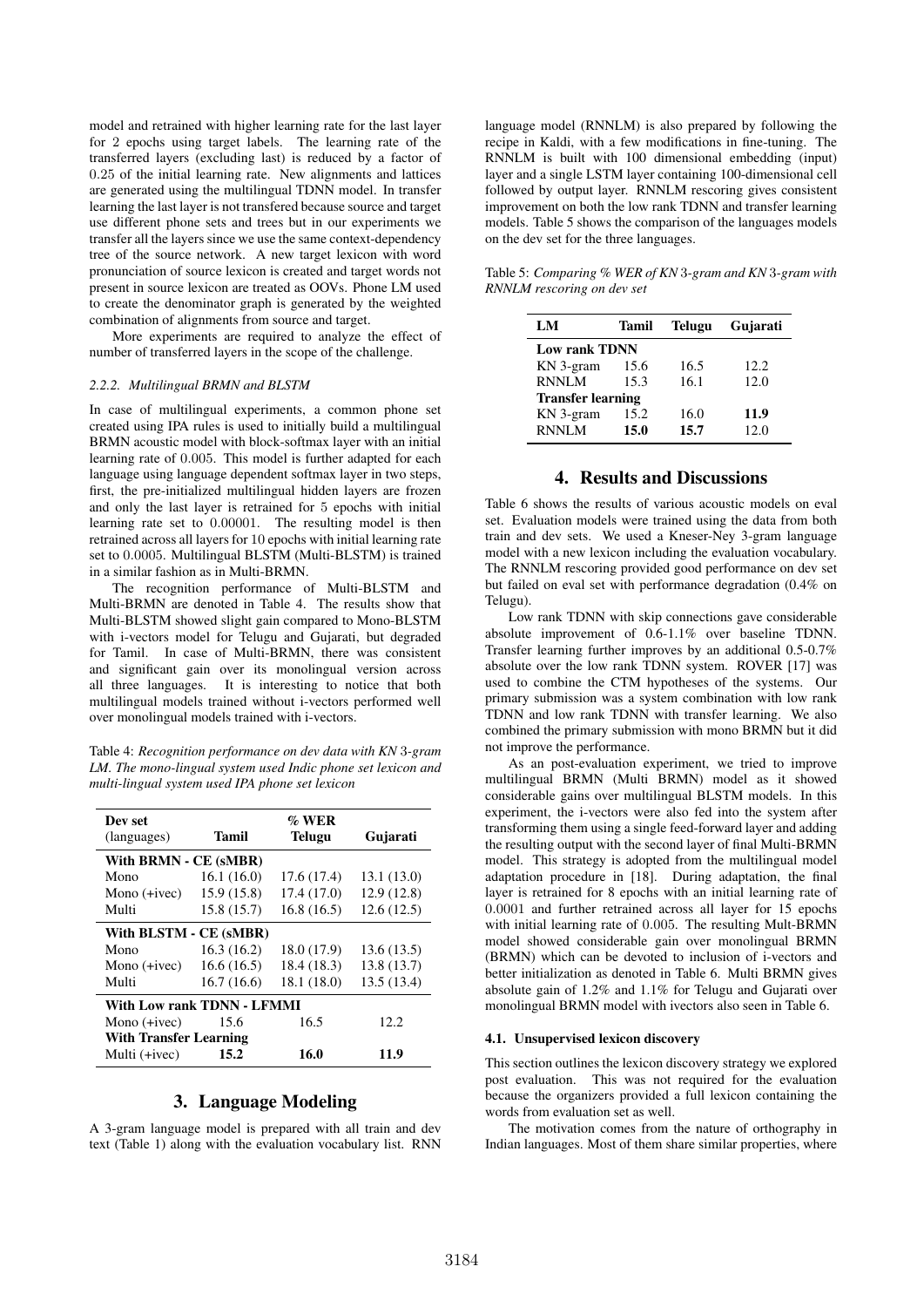| <b>Eval</b> set            | $\%$ WER |               |          |  |
|----------------------------|----------|---------------|----------|--|
| (languages)                | Tamil    | <b>Telugu</b> | Gujarati |  |
| BRMN (+ivec)               | 14.6     | 15.7          | 15.3     |  |
| Low rank TDNN (A)          | 14.5     | 15.5          | 15.1     |  |
| Multi BRMN (+ivec)         | 14.1     | 14.5          | 14.2     |  |
| Sys. comb. of A+B+Multi    | 13.8     | 14.3          | 13.9     |  |
| BRMN (+ivec)               |          |               |          |  |
| Submitted systems          |          |               |          |  |
| Transfer learning TDNN (B) | 14.0     | 14.9          | 14.4     |  |
| Sys. comb. of $A+B$ + BRMN | 14.3     | 14.8          | 15.0     |  |
| $(+ivec)$                  |          |               |          |  |
| Sys. comb. of $A+B$        | 13.9     | 14.7          | 14.1     |  |

Table 6: *% WER of post-evaluation models and submitted models on the evaluation set*

words (morphemes) can be combined to form a compound word, following certain morpho-phonological rules. This process is called *Sandhi*. Conversely, a word can be split into its constituents based on the same rules. This behavior is more prominent in *Dravidian* language family (Kannada, Malayalam, Tamil, Telugu, etc,.) and it makes them highly agglutinative. This gives rise to the possibility of several new words, including proper nouns. Moreover, it also depends on the choice of the person speaking and transcribing. Fig. 1 shows one such example from Telugu, where a compound proper noun is formed by the concatenation of two sub words (nouns). For such languages, ASR systems benefit by having a huge lexicon with all the compound words and sub words.

| సుజనా  | చౌదరి                   | $\rightarrow$ సుజనాచౌదరి     |
|--------|-------------------------|------------------------------|
|        | /sʊd͡ʒəna/ /t͡ʃaud̪əri/ | → /sʊd͡ʒənat͡ʃaud̪əri/       |
| sujana | chowdary                | $\rightarrow$ sujanachowdary |

Figure 1: *An example of discovered compound proper noun from two sub words (nouns) in Telugu.*

Most of the earlier work in discovering the words from Sandhi or sandhi splitting was based on linguistic rules, and recently seq2seq based neural networks were used to learn these mappings for Sanskrit [19]. However, it requires training data constituting of compound words and their constituent morphemes. We used existing models and tools to discover some of these compound and sub words. More specifically, we used unsupervised word segmentation based on nested Pitman-Yor language model [20]. In brief, given a sequence of characters without any word boundaries, the model discovers most likely word segments, that maximizes the likelihood of the character n-gram language model and the nested word level  $n$ -gram language model. This model and its extensions were used for discovering lexicon from acoustic input [21], and also from lattices [22, 23].

We make use of the open source implementation of the model<sup>2</sup> to obtain several segmentations of every utterance from training data. We chose various hyper-parameters (order of character and word level language models) that encourage over and under segmentation. Additionally, we set the average word length to be  $\{4, 8\}$ , which serves as the mean parameter for Poisson distribution. This resulted in several word segments (10 times the size of current vocabulary). For example, see Fig.1.

Table 7: *Statistics of discovered words with the corresponding improvements in word error rates (WER) on eval set.*

| Lang.    | # of OOV<br>words | # of words<br>discovered | WER<br><b>before</b> | WER<br>after |
|----------|-------------------|--------------------------|----------------------|--------------|
| Tamil    | 3935              | 501                      | 29.0                 | 27.7         |
| Telugu   | 2349              | 358                      | 25.4                 | 24.5         |
| Gujarati | 2342              | 308                      | 19.5                 | 19.0         |

To test the viability of the segmentation approach, we considered only training and development data for segmentation, and later checked how many of the new words from segmentation, appear in the evaluation lexicon. Then, we decoded the eval set with low rank TDNN (Table 6) model and the existing language model but with updated lexicon containing the discovered words. These statistics are presented in Table 7, along with the corresponding improvement in word error rates (i.e., if we were not given evaluation lexicon, these will be the improvements in WER). It is important to note that this segmentation is a naïve approach, and will only discover a subset of words that are result of Sandhi and sandhi splitting, and it does not involve learning any morpho-phonological rules.

## 5. Conclusions

In this paper, we presented the details of the BUT team's submissions to the low resource speech recognition challenge for Indian languages. We investigated various monolingual and multilingual acoustic models for low resource training data in Tamil, Telugu and Gujarati. Results showed that feed-forward networks perform better than recurrent networks for low resource languages. Models with low rank TDNN architecture trained with LF-MMI objective outperforms the traditional TDNN. We also used a transfer learning approach to adapt a multilingual TDNN model which improves further. Our best submission was a ROVER combination of the two systems. During post evaluation, we explored automatic lexicon discovery using unsupervised word segmentation, exploiting the agglutinative nature of Indian languages. With this approach we were able to discover 12 - 15% of OOVs, at the expense of having a huge lexicon (almost 10 times the size of given lexicon).

In future, we will continue to explore lexicon discovery techniques as it was observed to be a promising direction, especially for Indian languages. We would also like to analyze the individual effects of linear bottleneck layers and skip connections in the low rank TDNN network. We will also look at substituting CE followed by sMBR objective with LF-MMI in BRMN.

## 6. Acknowledgements

This work was supported by the U.S. DARPA LORELEI contract No. HR0011-15-C-0115. The views expressed are those of the authors and do not reflect the official policy or position of the Department of Defense or the U.S. Government. The work was also supported by Technology Agency of the Czech Republic project No. TJ01000208 "NOSICI" and by Czech Ministry of Education, Youth and Sports from the National Programme of Sustainability (NPU II) project "IT4Innovations excellence in science - LQ1602". Data provided by SpeechOcean.com and Microsoft.

<sup>2</sup>https://github.com/fgnt/LatticeWordSegmentation